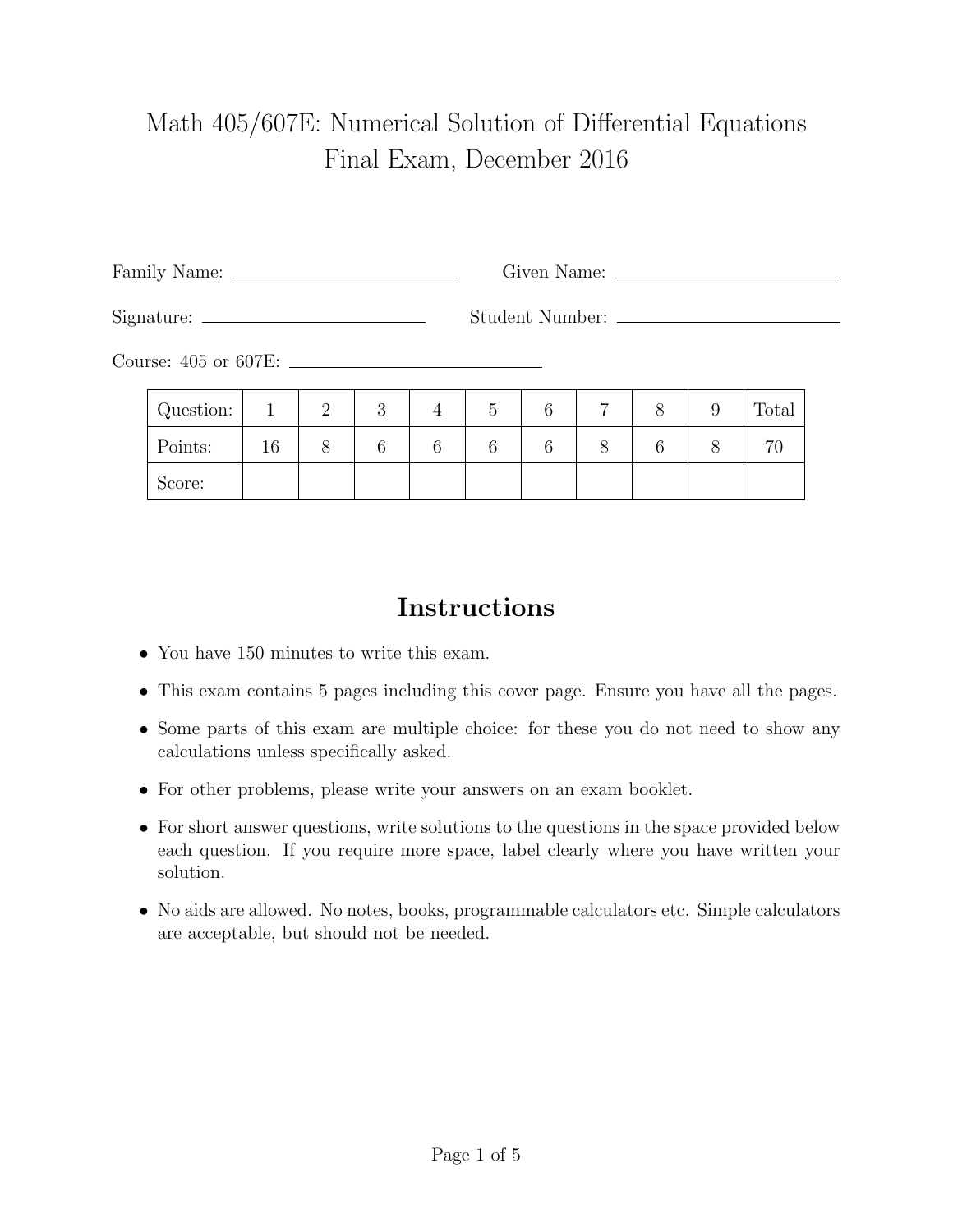16 marks 1. (a) True False A singular matrix has a zero condition number.

|  | True False | A <i>composite quadrature method</i> is a method that adaptively chooses                              |
|--|------------|-------------------------------------------------------------------------------------------------------|
|  |            | the best grid to approximate an integral.                                                             |
|  | True False | The Barycentric Lagrange formula is one possible technique for eval-                                  |
|  |            | uating an interpolating polynomial.                                                                   |
|  | True False | Radial basis function methods approximate a function $u(\vec{x})$ as a                                |
|  |            | weighted sum of radial functions: $u(\vec{x}) = \sum_{i=1}^{N} w_i \phi(  \vec{x} - \vec{x_i}  _2)$ . |
|  | True False | Even if the grid points $x_0, x_1, \ldots, x_n$ are not distinct, the interpo-                        |
|  |            | lating polynomial of degree $n$ is still unique.                                                      |
|  | True False | When doing spectral methods, the second derivative can be com-                                        |
|  |            | puted in the "frequency domain" by $\widehat{u_{xx}} = k^2 \hat{u}$ .                                 |
|  |            |                                                                                                       |

- (b) A numerical method for a differential equation is  $\frac{1}{\sqrt{2\pi}}$  if the global error approaches zero in the limit as  $h \to 0$ .
- (c) A numerical method is consistent with a differential equation if the goes to zero as  $h \to 0$ .
- (d) A well- $\frac{p_{\text{v}}}{p_{\text{v}}}$  problem is a problem where small perturbations do not have a large effect on the exact solution.
- (e) An <u>numerical</u> method is one that is highly sensitive to perturbation.
- (f) State (or derive if you wish) the variational problem corresponding to the Poisson problem  $-u_{xx} = f(x)$  on the domain  $x \in [a, b]$ .
- (g) Sketch a "hat function" appropriate for use as one of the basis functions in a finite element method based on piecewise linear test functions. Label your diagram.

(h) Give the cardinal polynomial  $L_{n,k}(x)$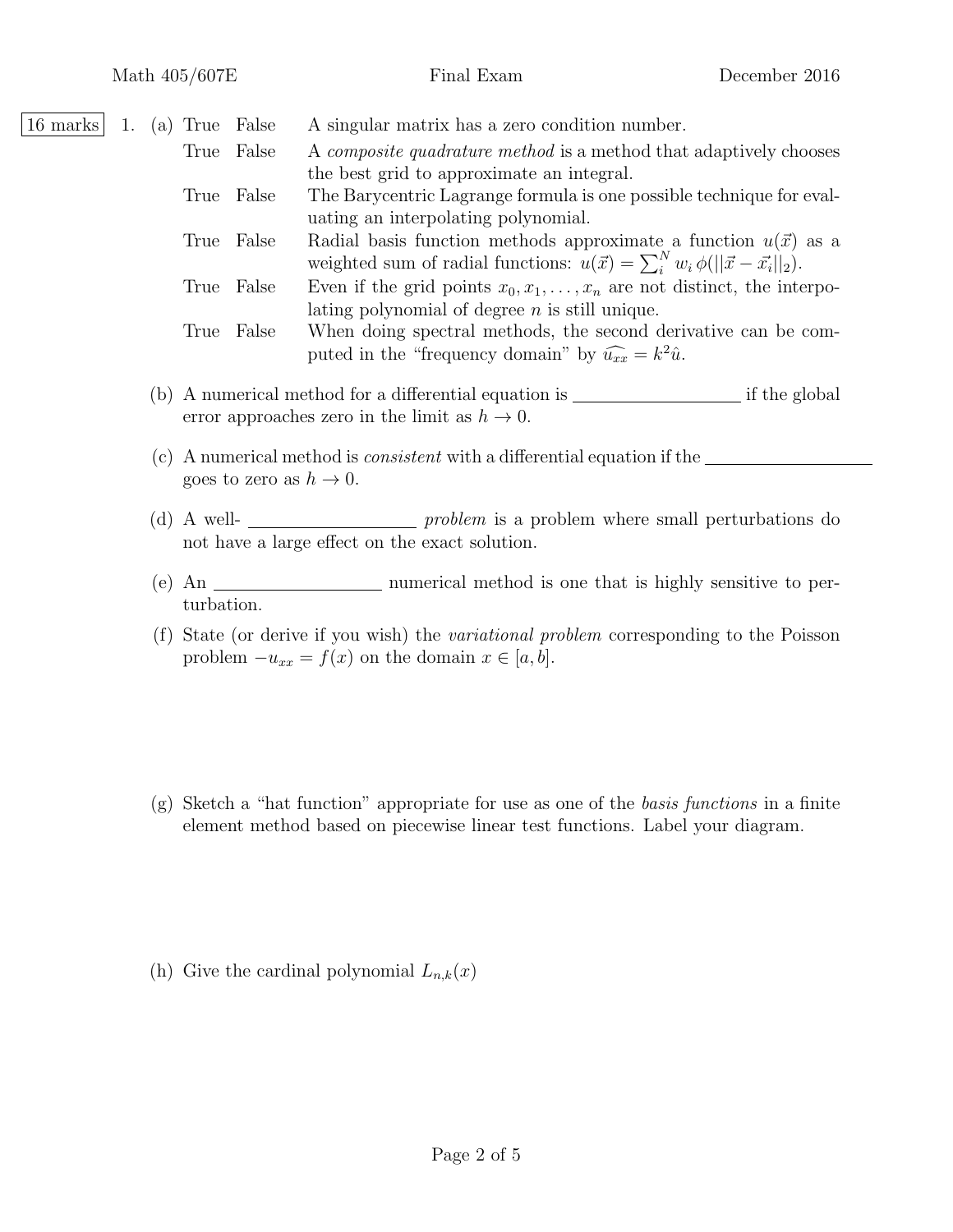8 marks 2. The following matrix problems approximate the differential equation  $u_{xx} = f$ . The first and last row of each matrix is missing; fill in to approximate the indicated boundary conditions. You may need to add values on the right-hand side as well.

> Here  $\vec{u}$  is a vector of point-wise values of u sampled on the interval [a, b] (the grid is not specified and could be different in each part).

(a) **Periodic** with  $u(a) = u(b)$ :

1 h 2 1 −2 1 1 −2 1 . . . . . . . . . 1 −2 1 1 −2 1 u0 u1 u2 . . . uN−<sup>2</sup> uN−<sup>1</sup> u<sup>N</sup> = f1 f2 . . . fN−<sup>2</sup> fN−<sup>1</sup> 

(b) **Dirichlet** with  $u(a) = 0$  and  $u(b) = 6$ :

(c) **Neumann and...an integral!** where  $u'(a) = 0$  and  $\int_a^b u(x)dx = 7$ :

1 h 2 1 −2 1 1 −2 1 . . . . . . . . . 1 −2 1 1 −2 1 u0 u1 u2 . . . uN−<sup>2</sup> uN−<sup>1</sup> u<sup>N</sup> = f1 f2 . . . fN−<sup>2</sup> fN−<sup>1</sup>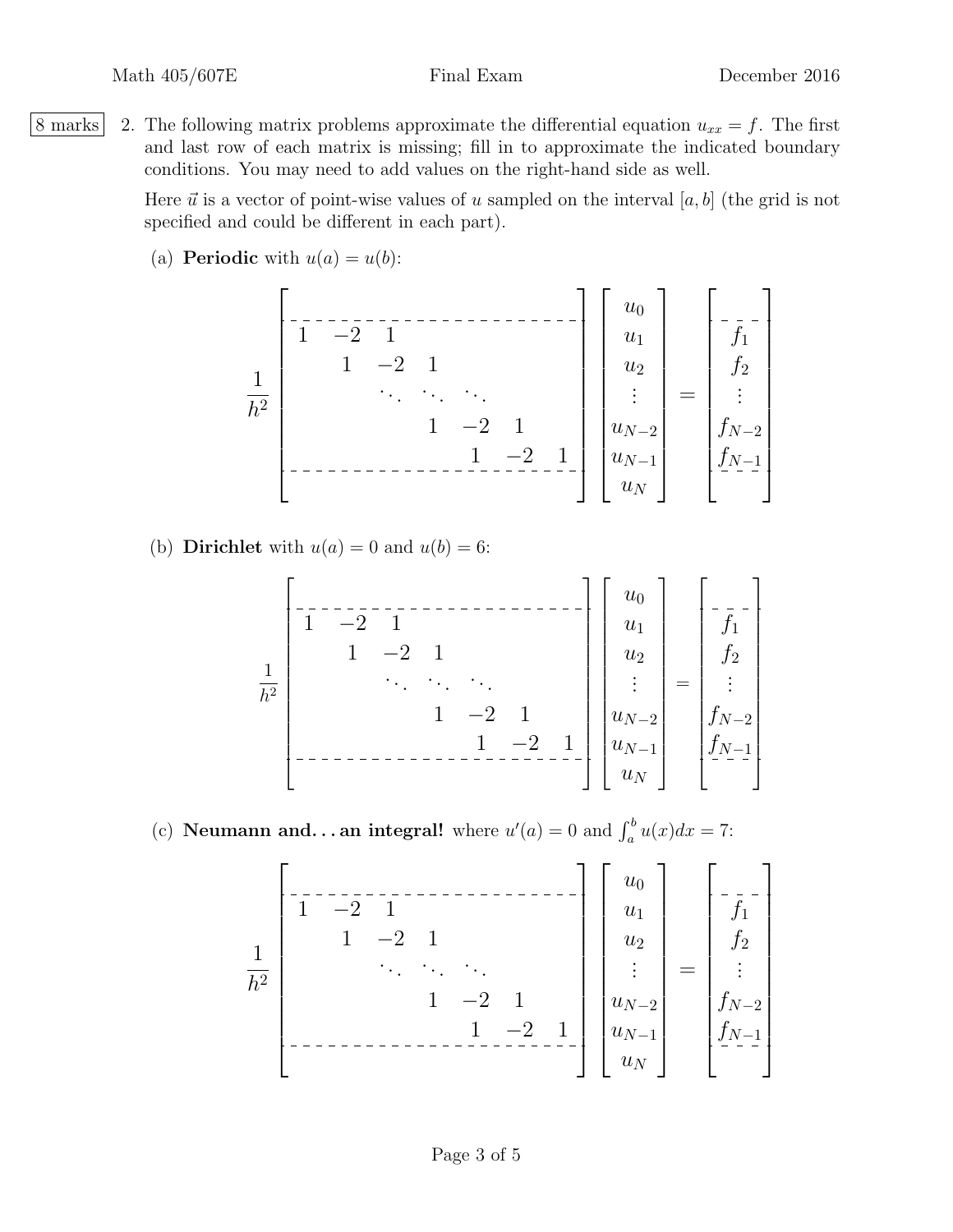## Solutions for the following problems should be written in exam booklets.

6 marks  $\vert$  3. Let P (a number) be the solution to some problem. Suppose we have a numerical method  $M(h)$  which approximates P using a small numerical parameter h (such as a grid spacing). Furthermore, we know an error analysis:  $M(h) = P + Ch^2 + O(h^3)$ , where  $C$  is an unknown fixed constant independent of  $h$ .

> Using only the values of  $M(h)$  and  $M(h/3)$ , determine a new more-accurate method for find P. Give the error term (in Big Oh notation).

Suppose that  $M(1) = 2$  and  $M(1/3) = 3$ . What is your best guess for P?

6 marks  $4.$  Let  $A =$  $\sqrt{ }$  $\vert$ 12 3 4 3 5 10 4 10 10 1 . In this problem, "×" indicates values that we do not care about.

> (a) Find an orthogonal matrix H such that  $HA =$  $\lceil$  $\overline{1}$  $\alpha \times \times$  $0 \times \times$  $0 \times \times$ 1 | What is  $\alpha$ ? (b) Find an orthogonal matrix  $Q$  such that  $QA =$  $\sqrt{ }$  $\overline{\phantom{a}}$ 12 3 4  $\beta \times \times$  $0 \times \times$ 1  $\cdot$  What is  $\beta$ ?

(c) How can we get a matrix  $\sqrt{ }$  $\overline{1}$ 12  $\times$   $\times$  $\beta \times \times$  $0 \times \times$ 1 with the same eigenvalues as  $A$ ?

- 6 marks | 5. Consider the factorization of a matrix into  $A = LL^T$ , where L is a lower-triangular matrix. This is the *Cholesky factorization*; every *positive definite* matrix has one.
	- (a) Assuming we already have the Cholesky factorization, describe how to solve  $Ax = b$ for x. Give the operation count (in "Big Oh" notation) for each step.
	- (b) Colin's Bad Theorem: every positive definite matrix has only unit eigenvalues. This theorem ain't true; find the error in the following "proof":

"Consider the Cholesky factorization  $A = LL^T$ . Now  $A = LIL^T = LIL^{-1}$ where  $I$  is the identity matrix. Thus  $A$  is similar to the identity matrix. Therefore A has one eigenvalue,  $\lambda = 1$  (of multiplicity n)."

- 6 marks 6. Give a finite difference discretization of each of these differential equations. Assume there is a uniform grid in x, given by  $x_i$  with grid spacing h and a uniform grid in t, given by  $t_n$  with grid spacing k.
	- (a)  $u_{tt} + u_t = (u_{xx})^2$
	- (b)  $(a(x)u_x)_x = f(x)$
	- (c)  $u_{xt} = g(x)$ , using forward differences in t and centered in x